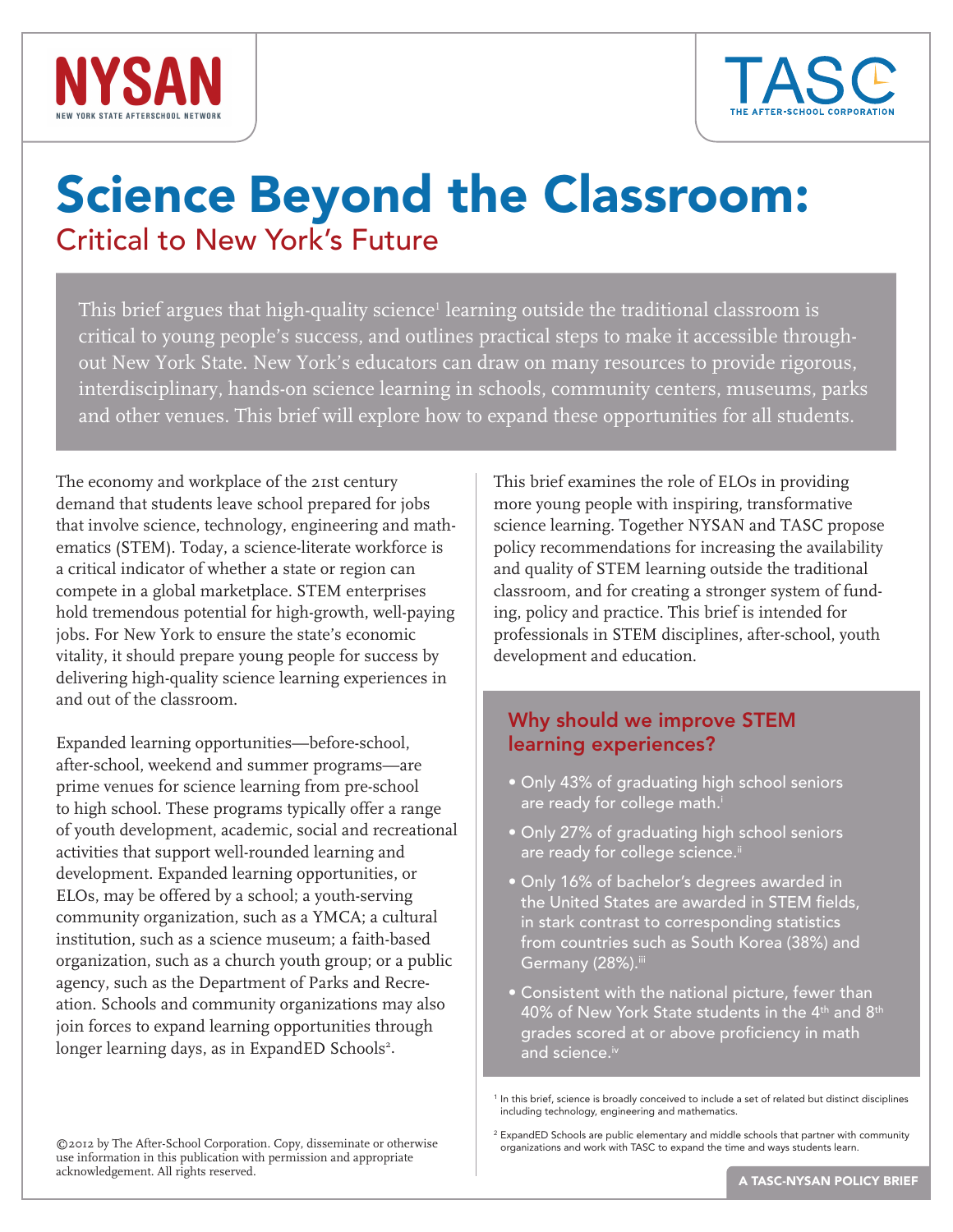## Supporting Student Success through Science Outside the Classroom

By numerous measures, we know that large numbers of young people in the United States lack the experiences that build their interest and competence in STEM disciplines. Many are growing up unprepared to advance to the fastest growing and most lucrative industries and careers. This is particularly true among children who come from low-income or underserved communities and who are traditionally underrepresented in STEM fields, including people of color and women.<sup>v</sup> The demand for workers in STEM-related fields far outstrips the qualified supply.

Given this relationship between science education and student success, it is imperative to ensure that students have both formal and informal opportunities to develop STEM knowledge and skills. Diverse opportunities for ALL young people to engage in science outside the traditional classroom will:

1. Improve academic proficiency and school success, not only in STEM disciplines but in all areas of academic, cognitive and emotional development.

Studies show that students who participate in handson science experiences score higher than their peers on the National Assessment of Educational Progress (NAEP).<sup>vi</sup> ELOs are particularly conducive to activities in which students design, construct, investigate, analyze and communicate their work.<sup>vii</sup> In TASC's Frontiers in Urban Science Exploration initiative, participants increased their science motivation, confidence and knowledge as a result of participating in an after-school science program.viii

### 2. Build students' interest in high-demand STEM-focused disciplines in order to help meet the nation's long-term workforce demands.

Building a strong STEM workforce depends on igniting kids' passions and curiosity while they are young, and cultivating their belief that they can successfully pursue STEM careers. ELOs can play a critical role in prompting students' interest and motivation. They offer time and resources for hands-on STEM experiences. Students can apply, reinforce and extend skills and concepts taught in school. The National

Academy of Sciencesix reported that "there is much overlap in the philosophies of after-school programs and informal science education." As Lucy N. Friedman of TASC and Jane Quinn of The Children's Aid Society wrote in Education Week: *After-school programs offer an ideal setting for nurturing the potential scientist in every student, as well as for reinforcing the science taught during the school hours. Compared to the school day, these programs' smaller groups, longer time slots, and less-formal settings provide opportunities for young people to visit museums, study neighborhood environments, cultivate gardens, perform laboratory experiments, and have their love of discovery awakened in countless other ways.x*

## 3. Improve equity and access to science, particularly for groups that are historically underrepresented in the STEM fields.

ELOs can have positive impacts on groups that are historically underrepresented in STEM fields, including: students of color, girls, students with disabilities and students from low-income, rural and underserved communities. Expanded learning programs with their diverse staffing and low student-to-staff ratios, activities that promote hands-on inquiry and opportunities to create unique mentor-apprentice relationships– are ideal environments for offering equitable learning opportunities to a diverse student population.

## 4. Prepare young people for a world in which experience and expertise in science will provide a comparative advantage.

Successful preparation for an inter-connected world requires skilled and critical application of complex thinking, use of technology and an interdisciplinary approach to college, career and citizenship. The framework for global competence developed by Asia Society suggests that in order for young people to succeed in the 21st century, they must (a) investigate their world; (b) recognize diverse perspectives; (c) communicate their ideas with diverse audiences; and (d) translate their ideas and findings into action. These skills can be well-developed through STEM experiences, thus building global competence and increasing readiness for adulthood.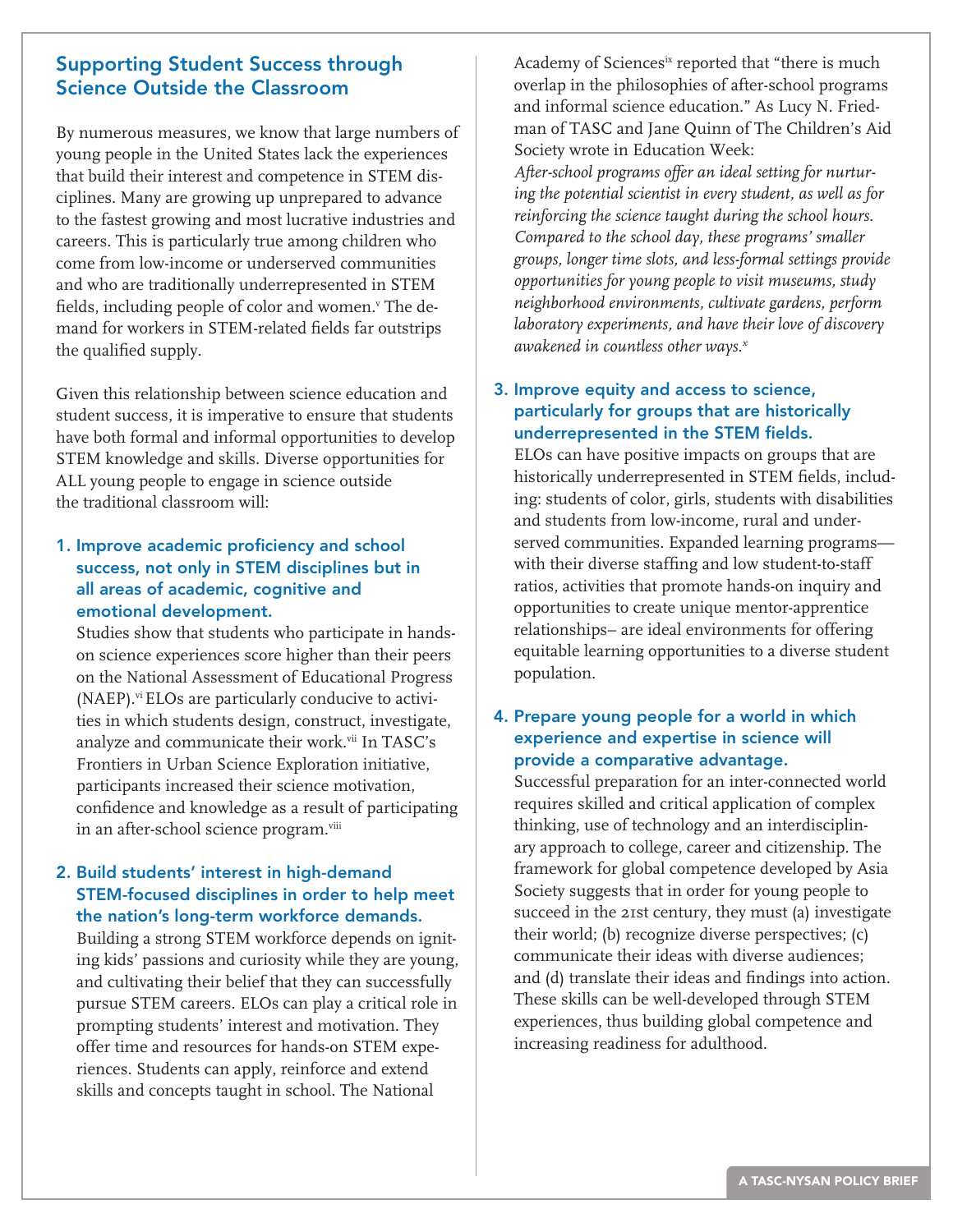## Science Learning in New York State

The vast majority of New York State's students do not have access to high-quality STEM experiences outside the traditional classroom. Science professionals, educators and leaders of youth-serving organizations in New York State need to make purposeful investments of resources—time, money, people and will—to fully realize the value and impact of STEM learning before school, after school, during weekends and summers.

New York State would benefit from a stronger system that supports expanded STEM learning. The Coalition for Science After-Schoolxi developed system drivers for expanded science learning opportunities. Leaders should focus on ensuring these drivers are in place throughout the state. The drivers encourage high-quality programming through building on best practices and promoting up-to-date content and tools; community involvement; professional development and pathways; equity; and evaluation.xii When New York State youth development and STEM leaders were asked what system elements they find important, respondents indicated that the state needs to: raise awareness of the value of science education, increase access to curricular resources and professional development and secure additional funding to support informal STEM learning opportunities.<sup>xiii</sup> These ideas, as well as existing promising practices in New York, shape the policy recommendations in this brief.

# Promising STEM Initiatives Throughout New York State

**Schuyler County 4-H** partners with the Greater Southern Tier BOCES 21st Century Learning Community Centers to offer a 4-H after-school program, Explore Science, Engineering and Technology, for middle school students. The 4-H program works with several local school districts to lead inquiry-based, hands-on science activities that complement classroom learning. In the program, students may build robots, learn about horticulture and plant gardens or test hypotheses about science questions. Survey data suggests that the programs have increased participants' interest and engagement in the STEM disciplines.

Beginning in 2012, all programs funded through the **New York City Department of Youth and Community Development (DYCD)** Out-of-School Time initiative

are required to offer a minimum of two hours of literacy or STEM-focused enrichment activities per week. This shift in the agency's requirements is expected to increase the amount of STEM learning opportunities offered throughout the City's after-school programs. DYCD has also partnered with the New York Academy of Sciences, which offered postdoctoral fellows and graduate students in the STEM disciplines training in instruction and working with youth, and subsequently with mentorship placements at out-of-school time programs.<sup>xiv</sup> In its first year, the program served more than 2,100 children throughout New York City and dedicated more than 3,120 volunteer hours to high-need students.

**The After-School Corporation (TASC)** set out to create a culture shift among New York City's out-of-school time community to increase the demand for and delivery of high-quality STEM learning opportunities through the Frontiers in Urban Science Education initiative. This initiative employs a two-fold approach: a "grass-tops" strategy engages educators, OST leaders, government agencies, science organizations, policymakers and funders by raising their awareness of, and support for, STEM learning during the out-of-school hours. A "grass-roots" strategy builds the capacity of front-line program staff to deliver STEM content using engaging instruction methods. As a result, participating staff members are more confident in their abilities to teach science activities and students report higher levels of science motivation, confidence and knowledge as a result of participating in their out-of-school time science programs.xv

**United Way of Greater Rochester** requires the afterschool and summer enrichment providers supported by its Community Fund to incorporate STEM into their programming. The United Way created a curriculum to help programs focus on making science fun. Programs now engage kids in activities such as gardening and building computers. Program staff members attend monthly learning circles to share experiences, gather knowledge from each other and participate in training by local experts. As a result of the United Way's leadership and investments in programs, professional learning and networking, Rochester's informal STEM opportunities have reached new levels of quality and availability.